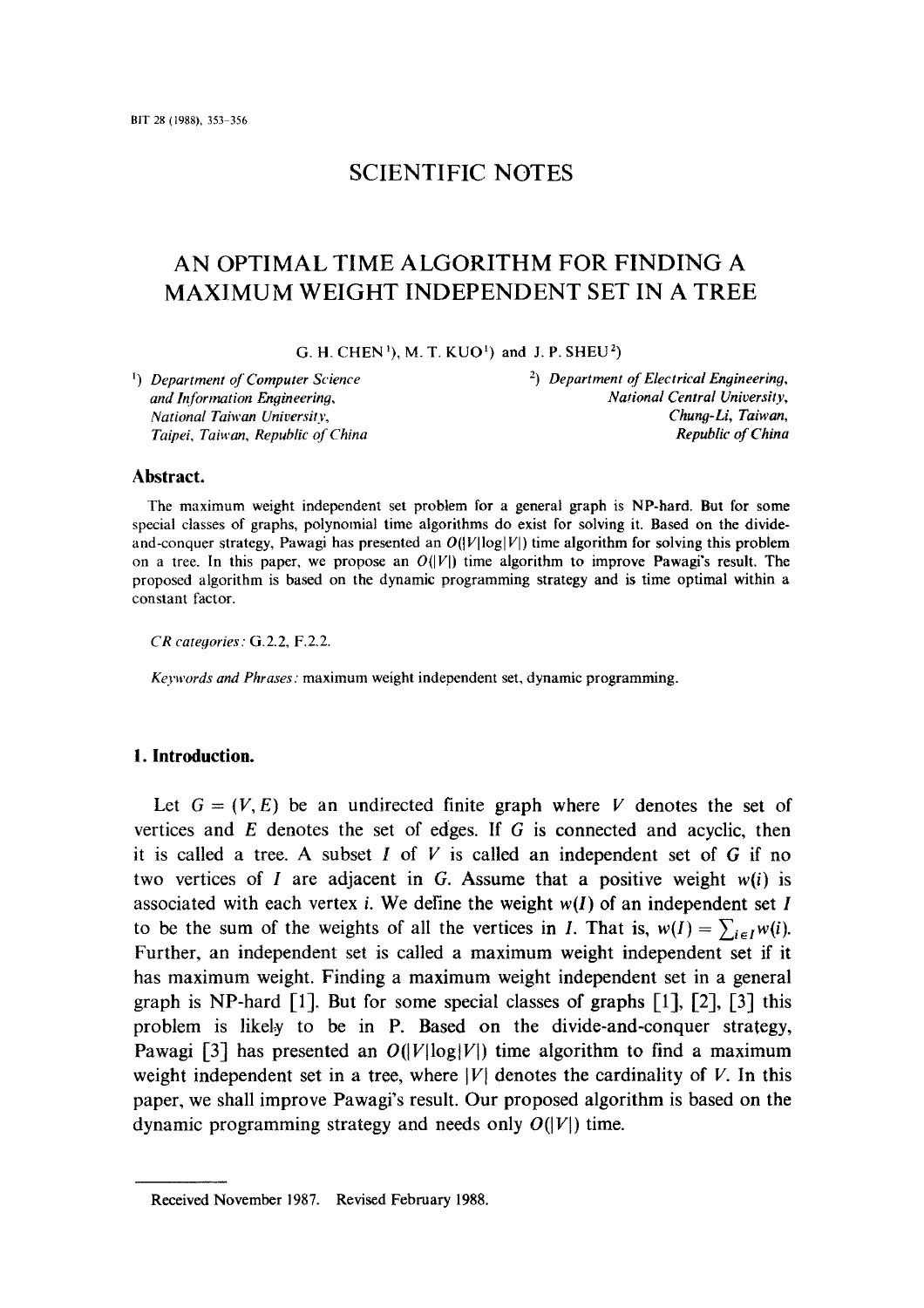#### 2. An  $O(|V|)$  time algorithm.

Let G be a tree and let  $T_i$  denote the subtree of G which is rooted at the vertex i. We define *M(i)* and *M'(i}* for each vertex i as follows.

- $M(i) = \max\{w(I)|I \text{ is an independent set in } T_i \text{ and } i \in I\}$
- $M'(i) = \max\{w(I)|I \text{ is an independent set in } T_i \text{ and } i \notin I\}.$

 $M(i)$  and  $M'(i)$  are the maximum weights of the independent sets in  $T_i$  that contain i, and do not contain i, respectively. These two values can be computed recursively by the following two equations:

$$
M(i) = w(i) + \sum_j M'(j) \quad \text{and} \quad M'(i) = \sum_j \max\{M(j), M'(j)\},
$$

where *j* is a child of *i*. Note that  $M(i) = w(i)$  and  $M'(i) = 0$  for each leaf vertex *i*. In Figure 1, we give an example of a tree and the values of  $w(i)$ ,  $M(i)$ , and *M'(i)* for each vertex i are listed in Table 1.



Fig. 1. An example of a tree.

After computing  $M(i)$  and  $M'(i)$  for each vertex i, we can find a maximum weight independent set  $I$  by examining  $G$ , starting from the root and going down to the leaves. The root is included in I if  $M(root) > M'(root)$  and a nonroot vertex *j* is included in *I* if its parent is not in *I* and  $M(j) > M'(j)$ . For example, the maximum weight independent set for the example of Figure 1 is  $\{A, E, F, G, L, M, N, I, J, K\}.$ 

The following is an informal description of our algorithm.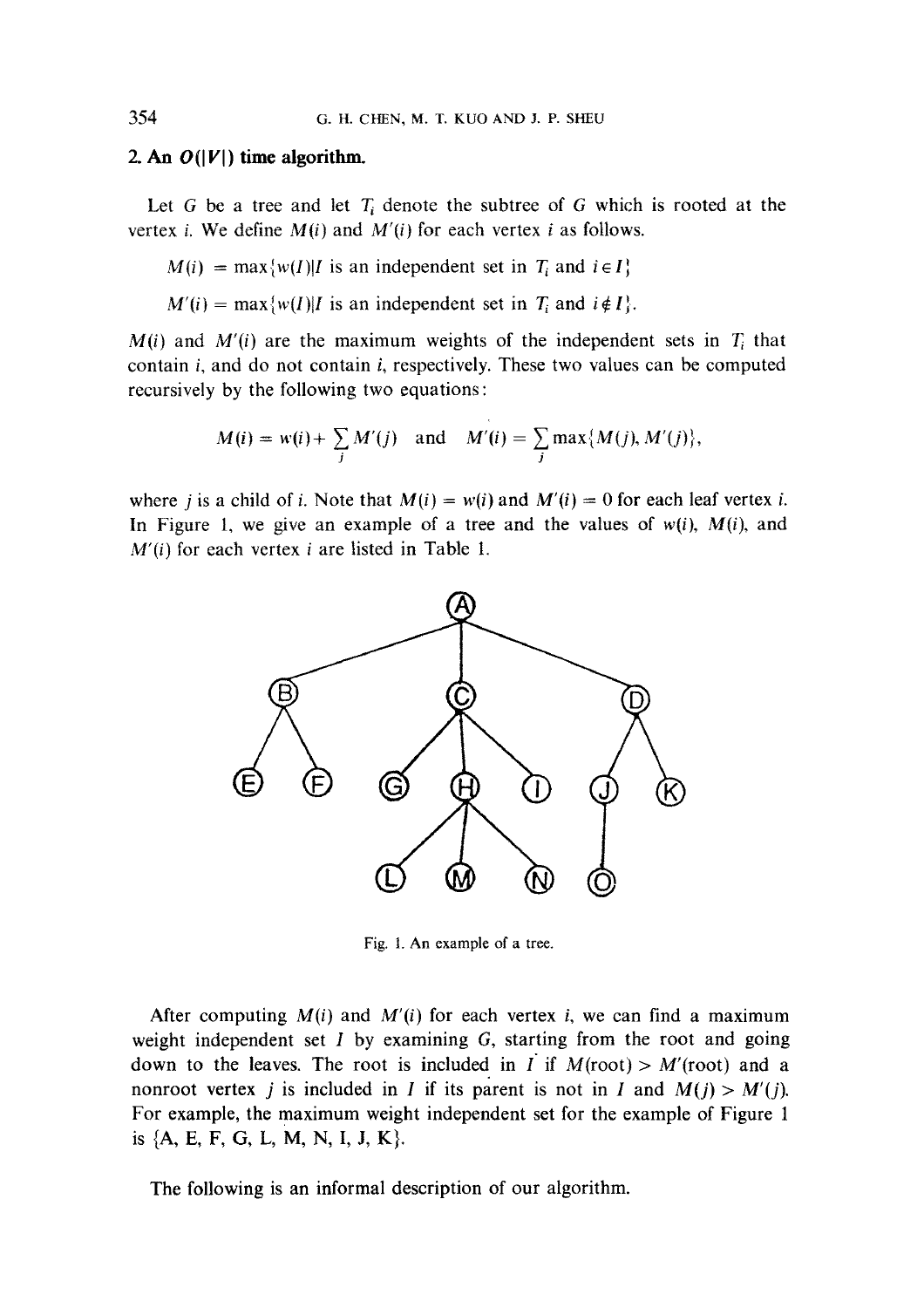| ı            | w(i)             | M(i)             | M'(i)          |
|--------------|------------------|------------------|----------------|
| A            | 6                | 53               | 50             |
| B            | 4                | 4                | 11             |
| $\mathbf C$  | 8                | 23               | 20             |
| D            | 8                | 10               | 16             |
| E            | 5                | 5                | 0              |
| F            | 6                | 6                |                |
| G            | $\boldsymbol{2}$ | $\overline{c}$   | o<br>ô         |
| H            | 8                | 8                | 15             |
| I            | 3                | 3                | $\theta$       |
| J            | 9                | 9                | 2              |
| K            |                  |                  | 0              |
| L            | 5                | 5                | $\overline{0}$ |
| $\mathbf{M}$ | 4                | 4                | 0              |
| N            | 6                | 6                | 0              |
| $\mathbf O$  | 2                | $\boldsymbol{2}$ | 0              |

Table 1. *Data for the example of Figure 1.* 

*Alyorithm,* **Find a maximum weight independent set in a tree.** 

- *phase* 1. Compute  $M(i)$  and  $M'(i)$  for each vertex *i*, starting from the leaves **and going up to the root.** 
	- *step* **1. For each leaf vertex j,**   $M(i) \leftarrow w(j)$  and  $M'(i) \leftarrow 0$ . *step* **2. For each nonleaf vertex** *i,*   $M(i) \leftarrow w(i) + \sum_{i} M'(j)$  and  $M'(i) \leftarrow \sum_j \max\{M(j), M'(j)\},\$  where j is a child of i.
- *phase* **2. Find a maximum weight independent set by examining the tree, starting from the root and going down to leaves.**

*step*  $1, I \leftarrow \emptyset$ .  $step 2$ . **If**  $M(root) > M'(root)$ ,  $I \leftarrow I + \{root\}$ . *step* **3. For each nonroot vertex j,**   $I \leftarrow I + \{j\}$ , if parent of *j* is not included in *I* and  $M(j) > M'(j)$ .

In *phase* 1, both  $M(i)$  and  $M'(i)$  are computed for each vertex *i*. Also, each **vertex is examined exactly once in** *phase* **2. Thus, the time complexity of the**  proposed algorithm is  $O(|V|)$ .

## **3. Concluding remarks.**

In this paper we have proposed an  $O(|V|)$  time algorithm for solving the **maximum weight independent set problem on a tree. Since there are at most**   $|V|-1$  vertices in the independent set, this problem has a lower bound of